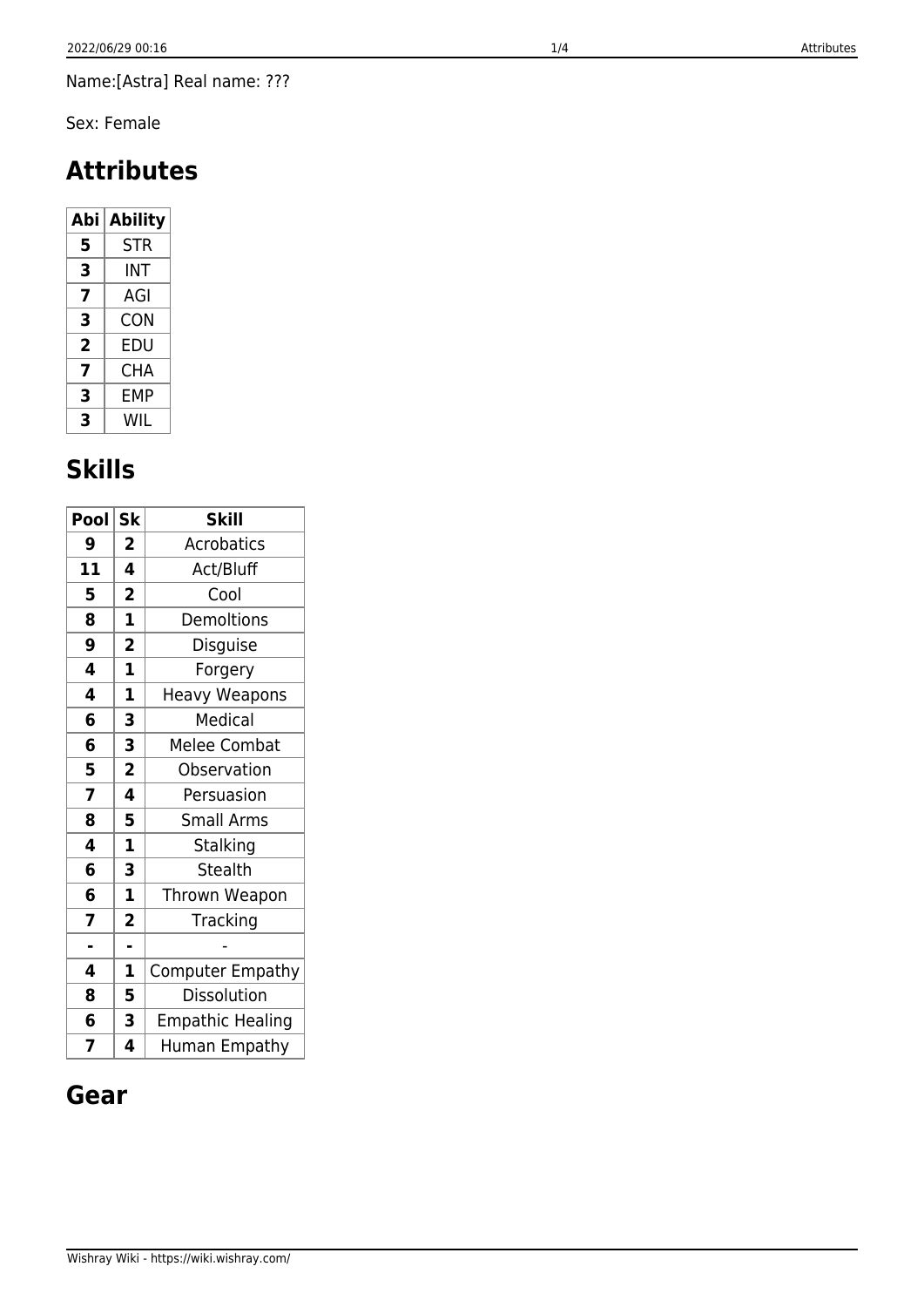#### **Contacts**

## **Hindrances**

- 2 Craving Love
- 1 Low self esteem
- 5 Puddled

# **Benefits**

- 4 Passion
- 1 Self Confidence

#### **Careers**

- Background: Wealthy but troubled kid
- School: Military Boarding School
- Career 1: Secret Experiments in School
- Career 2: Delta 7 Trainee
- Career 3: Delta 7 Operative
- Career 4: Dissolved Captive

#### Bonds:

- Mai student of sorcery
- White Circle former colleagues
- The Underground Allies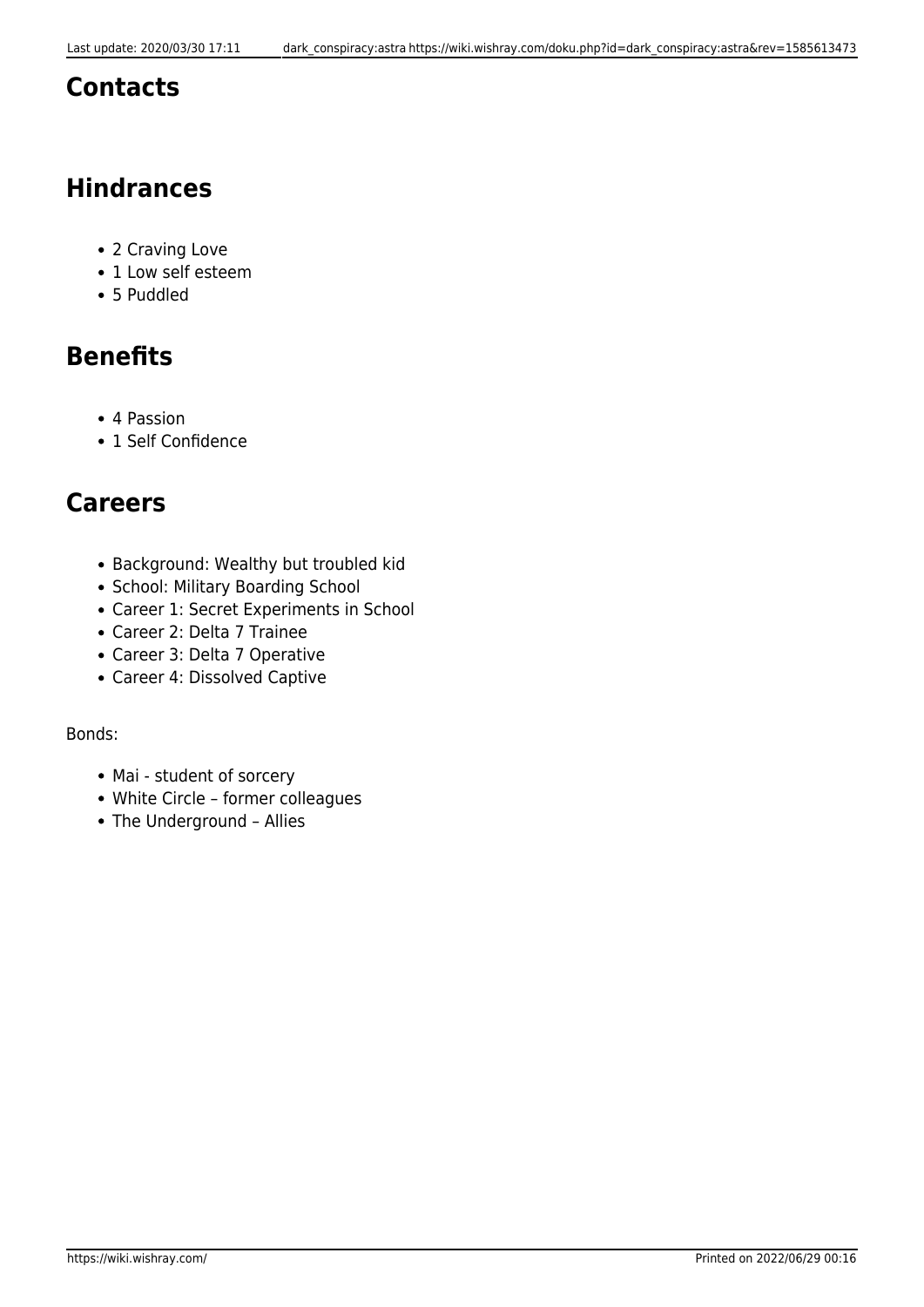

<https://captrosko.tumblr.com/post/179451602515/kandra-i-found-i-hadnt-been-carrying-a-man>

### **Recent Background**

Astra was held for a couple of years, during which time Beta Three had been reassigned to the Chicago Underground and become a trusted senior member. Astra got loose from her captives somehow just a couple of months ago, and ended up in Cleveland.

Not recalling much, she did remember a couple of operatives she worked with in the Cleveland area, and tried to look them up. She found that both of them had been slain. While looking into the second of them, she ran into one "Field Agent Leonard Maxwell" and one Deputy Regional Director Frank Lime of the DEA, cleaning up the murder of the D7 agent she was looking for at a hotel room, and planting evidence to make it look like a typical murder (instead of the very bloody affair that it actually was).

Astra followed a lead on another D7 agent that went to Gary (to help the underground there deal with the BioChem situation). He was never found, and suspicion now is that he may well be dead. Further it seems likely that his mind may have been read, and that this may have lead the conspiracy to the other D7 agents in Cleveland.